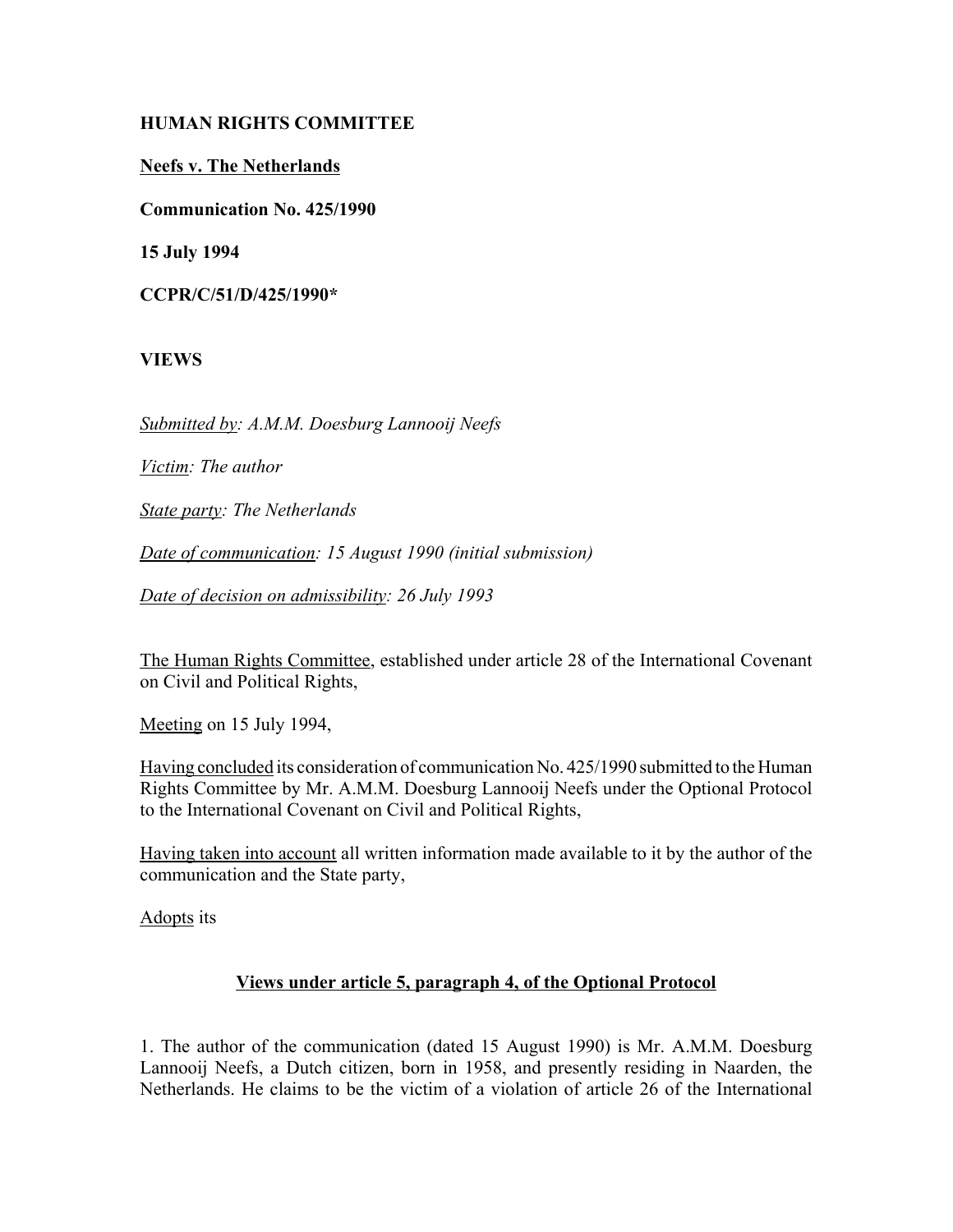Covenant on Civil and Political Rights by the Netherlands.

# The facts as submitted by the author:

2.1 In 1983, the author concluded a sublet contract with his mother, with whom he shared a house. On 29 September 1986, being unemployed, he applied for a benefit under the Social Security Act (*Algemene Bijstandswet*), since his allowance under the Unemployment Benefits Act (*Wet Werkloosheidsvoorziening*) would expire on 1 October 1986.

2.2 Under the Social Security Act, a person can receive a benefit if he does not have sufficient means to provide for his cost of living. The amount of the benefit depends on the specific circumstances of the applicant; differentiation is made, **inter alia**, between single persons and persons who share a household with others. Under article 1(4)(a) of Royal Decree of 13 March 1985, implementing the Act, a subtenant or boarder is considered to be a single person, living alone, and thus entitled to a full benefit under the Act. However, the Decree limits the application of this article by declaring that a person who shares a household with a close relative cannot be considered a single subtenant or boarder unless the relative is a brother or a sister and the household is shared on a commercial basis.

2.3 On 28 October 1986, the Naarden municipality decided to grant the author a reduced benefit under the Social Security Act, based on the fact that he was sharing a household with his mother. The author sought review of this decision on 10 November 1986, and after receiving no reply within the established onemonth timelimit, he appealed under article 41 of the Act to the North Holland provincial authorities, arguing, **inter alia**, that the distinction in the Decree between boarders and subtenants who share a house with a nonrelative and those who share a house with a relative amounted to unlawful discrimination. On 24 April 1987, the Provincial Appeal Commission (*Commissie Beroepszaken Administratieve Geschillen*) rejected the author's appeal.

2.4 On 9 August 1990, the Council of State, Division for Administrative Litigation, (*Raad van State, Afdeling Geschillen van Bestuur*) rejected the author's subsequent appeal. It considered that the distinction was based on the presumption that close relatives sharing a household did so on a joint account. The Division was of the opinion that this presumption was not unreasonable and that it provided a sufficient justification for the distinction between subtenants or boarders and close relatives sharing a household.

# The complaint:

3. The author contends that the differentiation in standards applied amounts to discrimination within the meaning of article 26 of the Covenant. He argues that the distinction between close relatives and others, while both are sharing a household on a commercial basis and live in the same circumstances, is unreasonable.

# The Committee's admissibility decision:

4. During its 48th session, the Committee considered the admissibility of the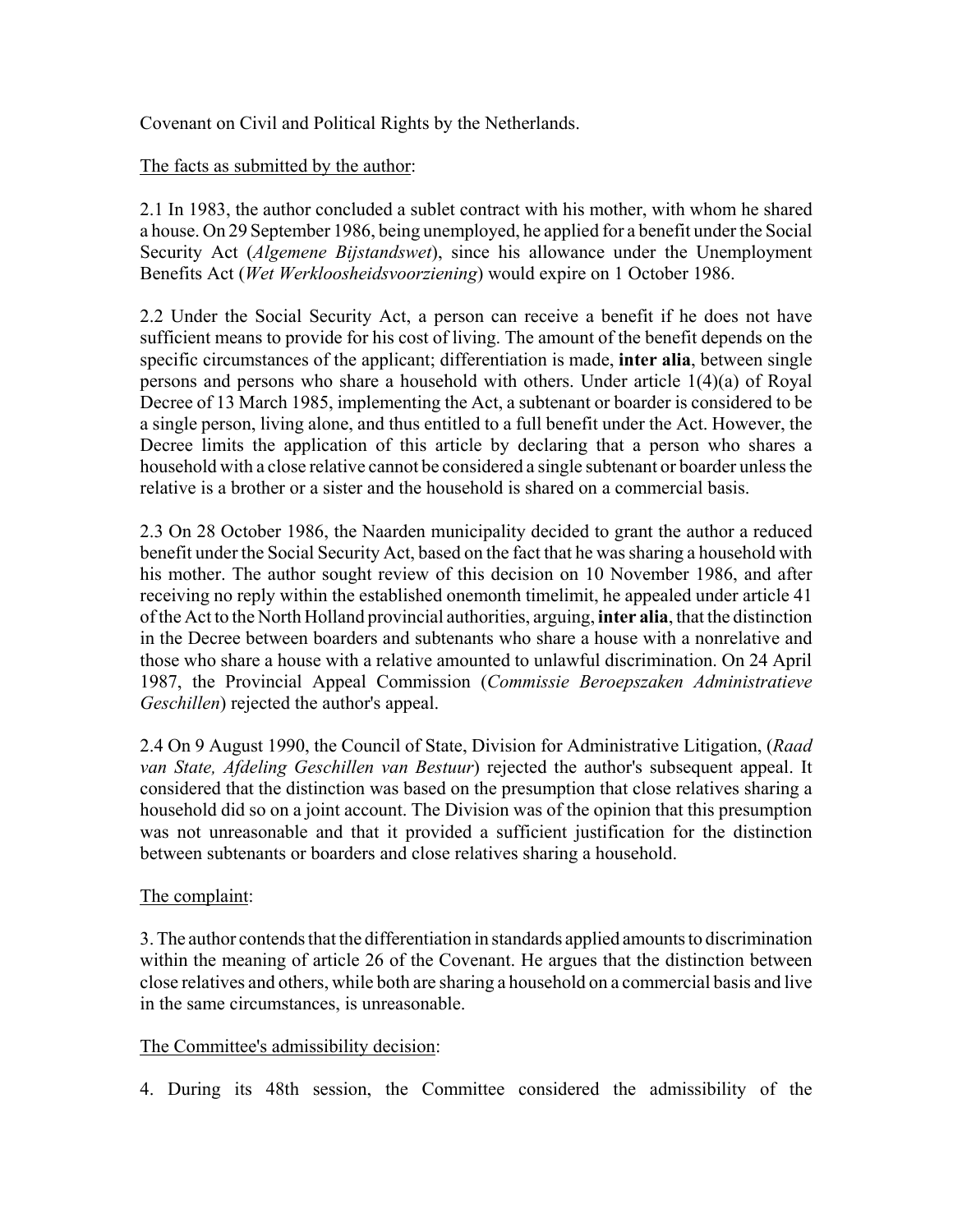communication. The Committee noted that the State party had confirmed that all domestic remedies had been exhausted and that it had raised no other objections to admissibility. On 26 July 1993, the Committee declared the communication admissible inasmuch as it might raise issues under article 26 of the Covenant.

#### The State party's submission on the merits and the author's comments thereon:

5.1 By submissions of 30 March and 29 April 1994, the State party recalls that the author had been granted, as of 1 October 1986, benefits under the Social Security Act. The level of benefits was based on the fact that the author was a single person, living with his mother. The State party explains that the purpose of the Social Security Act is to guarantee a minimum income to those who have no or insufficient income of their own. Since the main element in granting the benefits is the need of the applicant, the benefits are related to the specific circumstances of each applicant. To standardize its decision making, the State party has established different categories corresponding to different levels of benefits. According to these standards, a married couple without income will receive benefits amounting to a minimum wage income, a single parent will receive 90% thereof, and a single person with no dependants 70%.

5.2 The State party states that the benefits are intended to cover the necessary costs of living, including the costs of accommodation. It therefore argues that it is reasonable to reduce the level of benefits, if the applicant has less expenditures because he or she is sharing a household. As a rule, single persons sharing a household on a non-commercial basis receive 60% of the minimum wage income. Persons sharing a household are presumed to share equally in the costs, regardless of the factual cost-distribution. Close family-members living in one and the same house or apartment are presumed to share a household on a noncommercial basis. Evidence to the contrary is allowed if an applicant is living with a brother or sister, but not if he is living with a parent. In this connection, the State party argues that this distinction is related to the obligations imposed upon family members under civil law. The Dutch Civil Code imposes upon parents and children a mutual obligation to provide support in the costs of living, but does not contain a similar obligation for brothers and sisters. The State party argues that distinctions between persons who have different obligations towards each other are reasonable and do not constitute a violation of article 26 of the Covenant.

6. In his comments, dated 17 May and 7 June 1994, the author argues that his specific situation calls for an exception to the standards applied to single persons living with a parent, since he is sharing a household with his mother on a commercial basis and therefore should be considered as a single person living alone. He contests the State party's statement that the relationship between a mother and a child is necessarily one of dependency. He argues that the legal obligation to mutual support does not only exist for those parents and children who live in the same house, but also for those who live apart from each other. He further states that his mother is not in a position to contribute to his costs of living. He argues that there is no easy solution to his case, because he has not been able to find a paid job and if he moves out of the household with his mother, he would face high housing costs, since cheap accommodations are difficult to find.